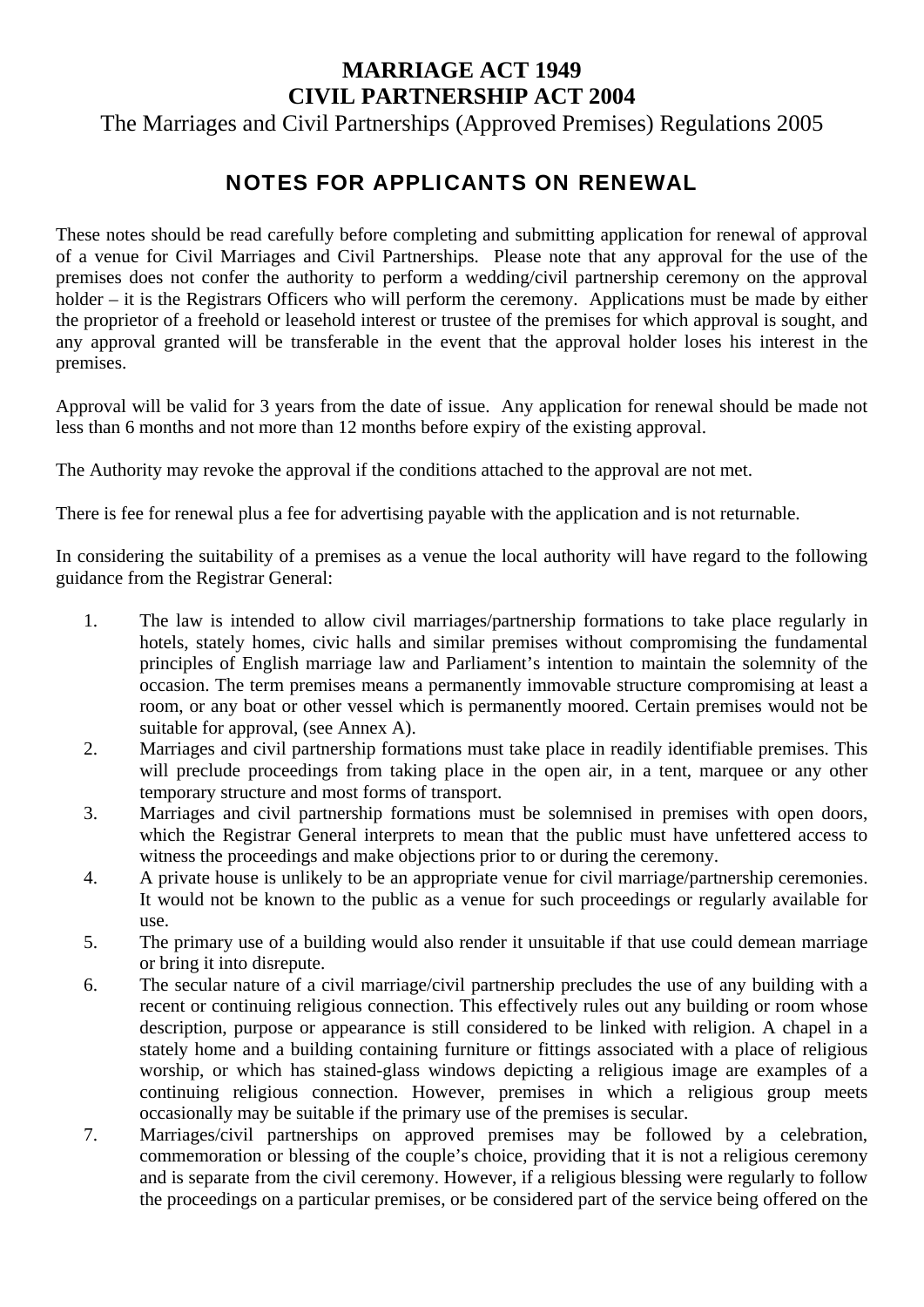premises, this may well be a religious connection which would breach the requirements and lead to the local authority having to consider revoking the approval.

### **Annex A**

There is a non-refundable fee for this application and a fee for the public notice which shall be completed by the local authority, which must be submitted with the application to the Head of Democratic Services c/o Licensing Office, Newington Road East, Newcastle upon Tyne, NE6 5BD.

The application must be made by the proprietor or trustees of the premises. When an application is made on behalf of a limited company a separate statement containing the names and addresses of all the directors must be attached to the application.

The premises must fulfil the following standard requirements contained in Schedule 1 to the Regulations: They are as follows:

- 1. Having regard to their primary use, situation, construction and state of repair, the premises must, in the opinion of the authority, be a seemly and dignified venue for the proceedings
- 2. The premises must be regularly available to the public for use for
	- (a) the solemnization of marriages; or
	- (b) the formation of civil partnerships.
- 3. The premises must have the benefit of such fire precautions as may reasonably be required by the authority, having consulted with the fire authority (or, in England, fire and rescue service), and such other reasonable provision for health and safety of persons employed in or visiting the premises as the authority considers appropriate.
- 4. The premises must not be
	- (a) religious premises as defined by section 6(2) of the Civil Partnership Act 2004;
	- (b) a register office, but this paragraph does not apply to premises in which a register office is situated, provided that the room which is subject to approval is not the same room as the room which is the register office.
- 5. The room or rooms in which the proceedings are to take place if approval is granted must be identified by description as a distinct part of the premises.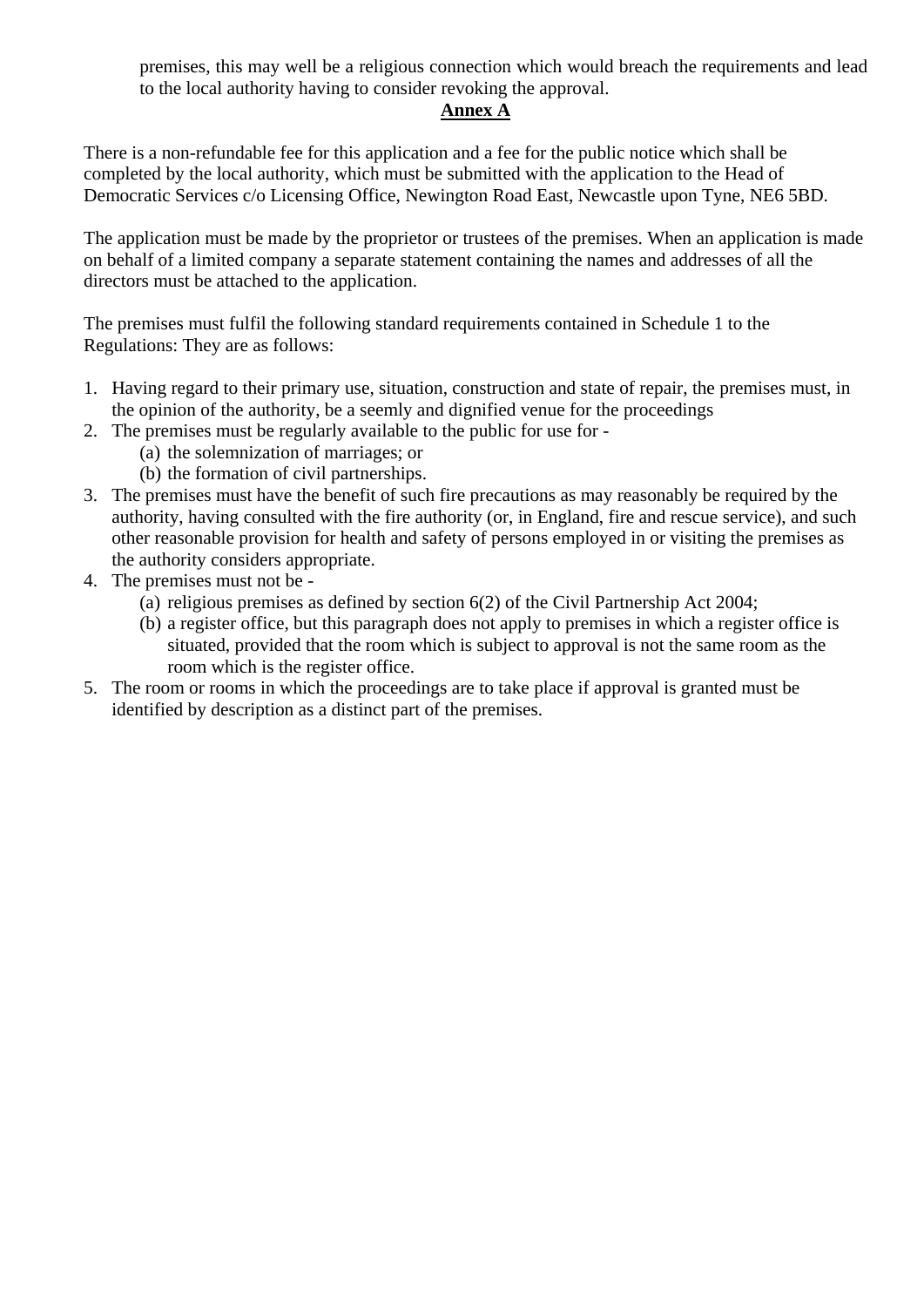## **Annex B**

## **Conditions to be attached to grants of approval**

- 1. The holder of the approval must ensure that there is at all times an individual with responsibility for ensuring compliance with these conditions ("the responsible person") and that the responsible person's occupation, seniority, position of responsibility in relation to the premises, or other factors (his "qualification"), indicate that he is in a position to ensure compliance with these conditions.
- 2. The responsible person or, in his absence, an appropriately qualified deputy appointed by him, shall be available on the premises for a minimum of one hour prior to and throughout each of the proceedings.
- 3. The holder must notify the authority
	- (a) of his name and address immediately upon him becoming a holder of an approval under regulation 7(2); and
	- (b) of the name, address and qualification of the responsible person immediately upon the appointment of a new responsible person.
- 4. The holder must notify the authority immediately of any change to any of the following
	- (a) the layout of the premises, as shown in the plan submitted with the approved application, or in the use of the premises;
	- (b) the name or full postal address of the approved premises;
	- (c) the description of the room or rooms in which the proceedings are to take place;
	- (d) the name or address of the holder of the approval; and
	- (e) the name, address or qualification of the responsible person.
- 5. The approved premises must be made available at all reasonable times for inspection by the authority.
- 6. A suitable notice stating that the premises have been approved for the proceedings and identifying and giving directions to the room in which the proceedings are to take place must be displayed at each public entrance to the premises for one hour prior to and throughout the proceedings.
- 7. No food or drink may be sold or consumed in the room in which the proceedings take place for one hour prior to or during those proceedings.
- 8. All proceedings must take place in a room which was identified as one to be used for that purpose on the plan submitted with the approved application.
- 9. The room in which the proceedings are to take place must be separate from any other activity on the premises at the time of the proceedings.
- 10. The arrangements for and content of the proceedings must meet with the prior approval of the superintendent registrar of the district, or the registration authority of the area, as the case may be, in which the approved premises are situated.
- 11. (1) Any proceedings conducted on the approved premises shall not be religious in nature.
	- (2) In particular, the proceedings shall not
		- (a) include extracts from an authorised religious marriage service or from sacred religious texts;
		- (b) be led by a minister of religion or other religious leader;
		- (c) involve a religious ritual or series of rituals;
		- (d) include hymns or other religious chants; or,
		- (e) include any form of worship.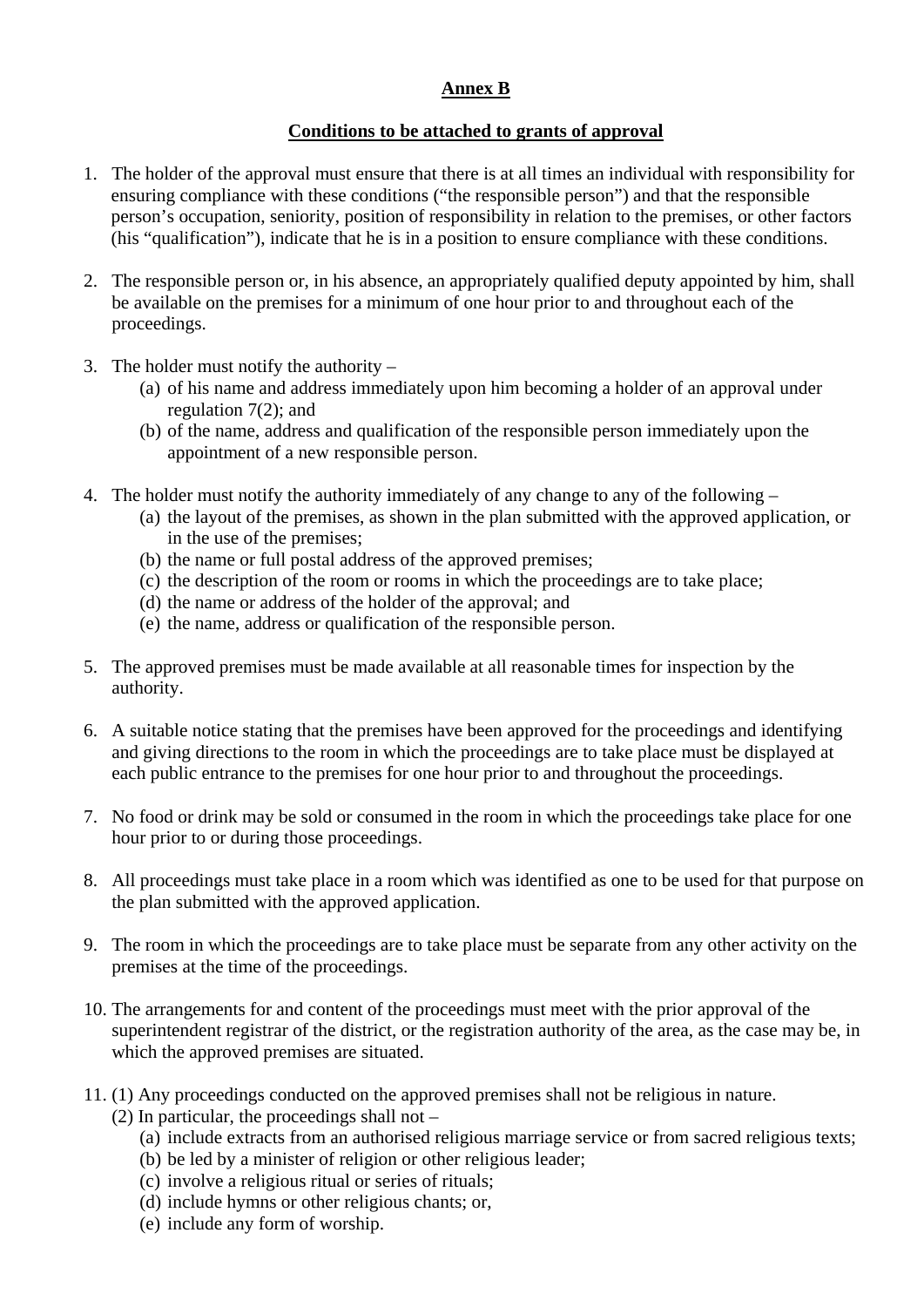(3) But the proceedings may include readings, songs, or music that contain an incidental reference to a god or deity in an essentially non-religious context.

(4) For this purpose any material used by way of introduction to, in any interval between parts of, or by way of conclusion to the proceedings shall be treated as forming part of the proceedings.

- 12. Public access to any proceedings in approved premises must be permitted without charge.
- 13. Any reference to the approval of premises on any sign or notice, or on any stationery or publication, or within any advertisement may state that the premises have been approved by the authority as a venue for marriage in pursuance of section 26(1)(bb) of the 1949 Act and the formation of civil partnerships under section 6(3A)(a) of the 2004 Act but shall not state or imply any recommendation of the premises or its facilities by the authority, the Registrar General or any of the officers or employees of either of them.
- 14. If a change of name to the approved premises occurs after the issue of the certificate for marriage or the civil partnership document but before the proceedings, the former name of the approved premises as recorded in the certificate for marriage or the civil partnership document shall remain valid for its duration for the purpose of the proceedings.